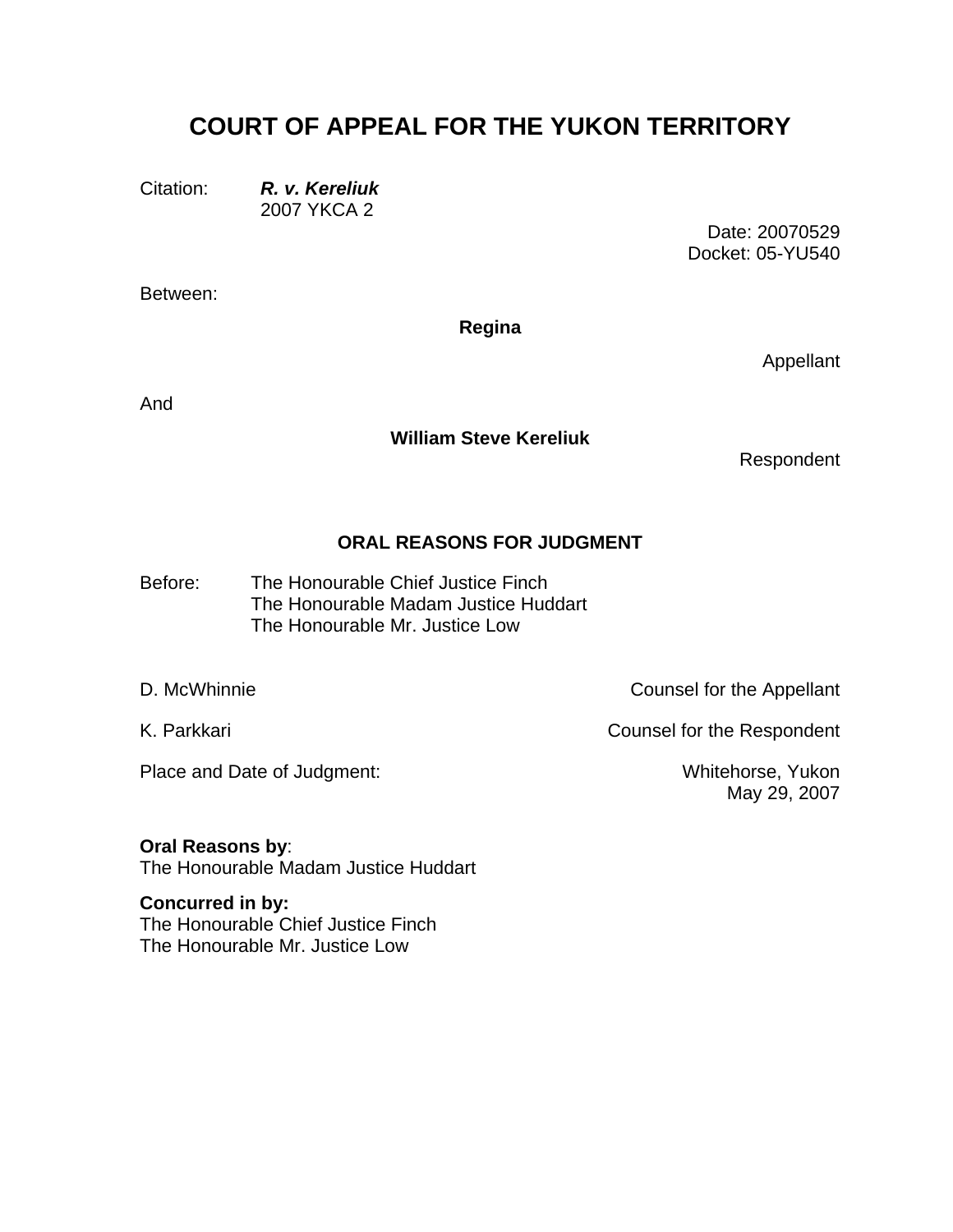#### **Reasons for Judgment of the Honourable Madam Justice Huddart:**

[1] The Crown seeks leave to extend the time for service of the notice of appeal to 6 May 2006. The respondent opposes the application on the basis that the Crown has not established a bona fide intent to appeal because it did not exercise due diligence in its attempts to locate him.

[2] There is a well-established principle in this Court that time limits are not strictly enforced if there is evidence of a timely intention to appeal (*R.* **v***. Tessier*, [1994] B.C.J. No. 527 (C.A.), particularly if that intention is known to the respondent, either expressly or impliedly, the respondent would not be unduly prejudiced, there is merit in the appeal, and it is in the interest of justice that an extension be granted. These are the factors that determine whether the applicant has established the special circumstances required for leave to extend time for doing an act (*R***. v.**  *Smith*, [1990] B.C.J. No. 2933 (C.A.)).

[3] In my view, the Crown has established special circumstances that justify the order it seeks. There is evidence that suggests the respondent knew of the Crown's intention to appeal. There is no evidence of prejudice to him. The appeal has merit.

[4] On 12 May 2005, Ruddy T.C.J. acquitted the respondent on a count of breaking and entering a dwelling place and committing sexual assault therein, and a count of sexual assault *simpliciter*. The Crown filed a notice of appeal in this Court on 9 June 2005. The same day it faxed a copy of that notice to the RCMP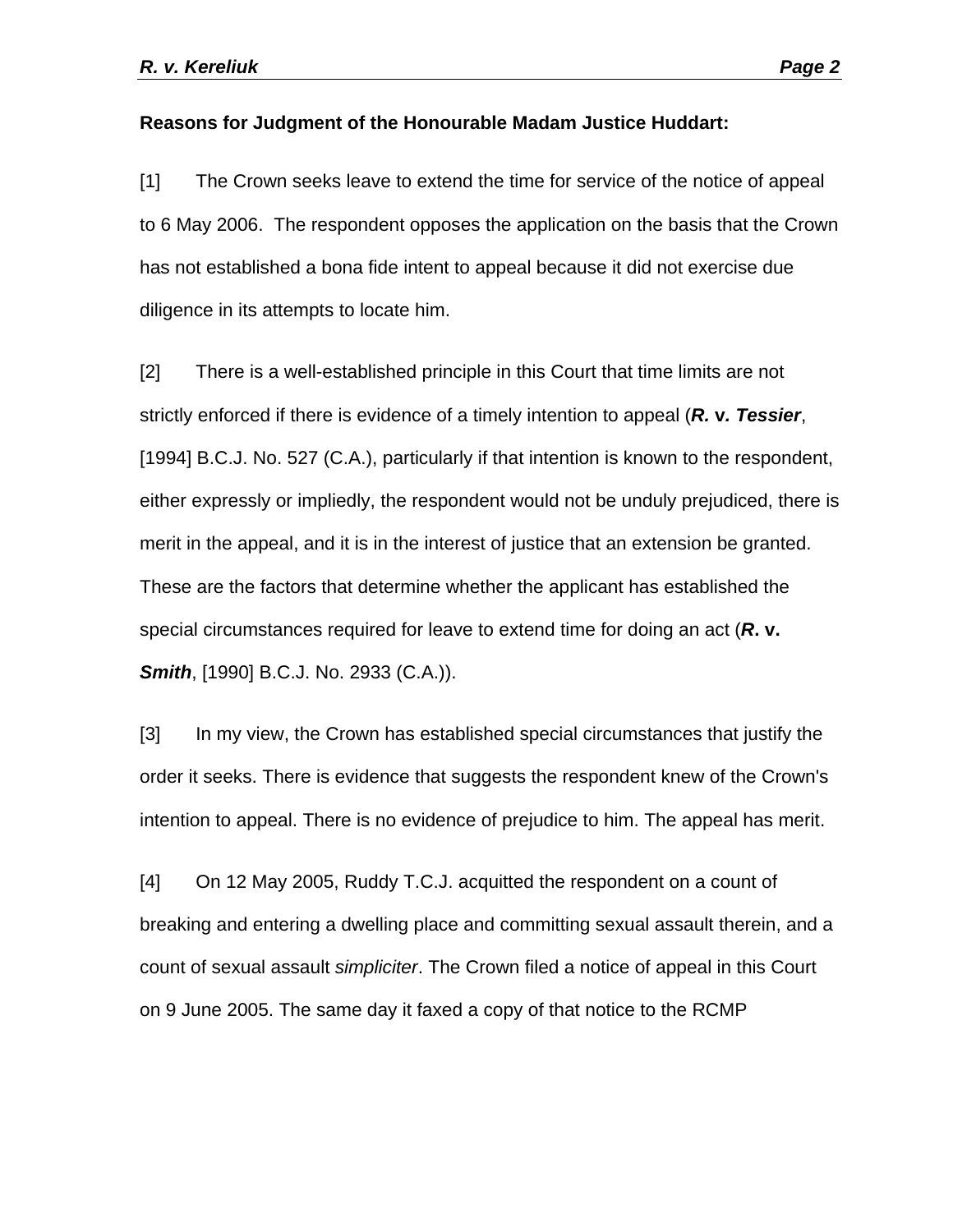detachment at Teslin for service on the respondent before 11 June 2005. From that detachment, it was forwarded to the RCMP detachment office at Fort Nelson, British Columbia, because, in September 2004, during the investigation of the offence, the respondent had provided the RCMP officer in Teslin with a Fort Nelson address verified by his driver's licence.

[5] On 11 June that detachment returned the notice because the address did not exist. At another address purportedly related to the respondent, the officer found only an uninhabited shack listed for sale. The phone number the respondent had provided was no longer in service; the employer's name he had provided ("Westcan Tel") was unknown in Fort Nelson.

[6] Then, on 11 August 2005, the respondent's trial counsel (who represents him on this application and represented him at the trial) enquired of a legal assistant at the Whitehorse office of the Department of Justice (now the Public Prosecution Service of Canada) to confirm an appeal had been filed. Upon being advised it had been, he indicated he would inform his former client of the appeal. On 30 August 2005, after receipt of the transcripts of the trial, the Department of Justice forwarded a copy of the Notice of Appeal to Mr. Parkkari, asking him to advise whether he might be in a position to accept service on the respondent's behalf. He advised it might be possible in the future. In late 2005 or early 2006, he advised he no longer thought it possible. Meanwhile, the appeal was set for hearing.

[7] When counsel for the appellant spoke to this Court's list for the May 2006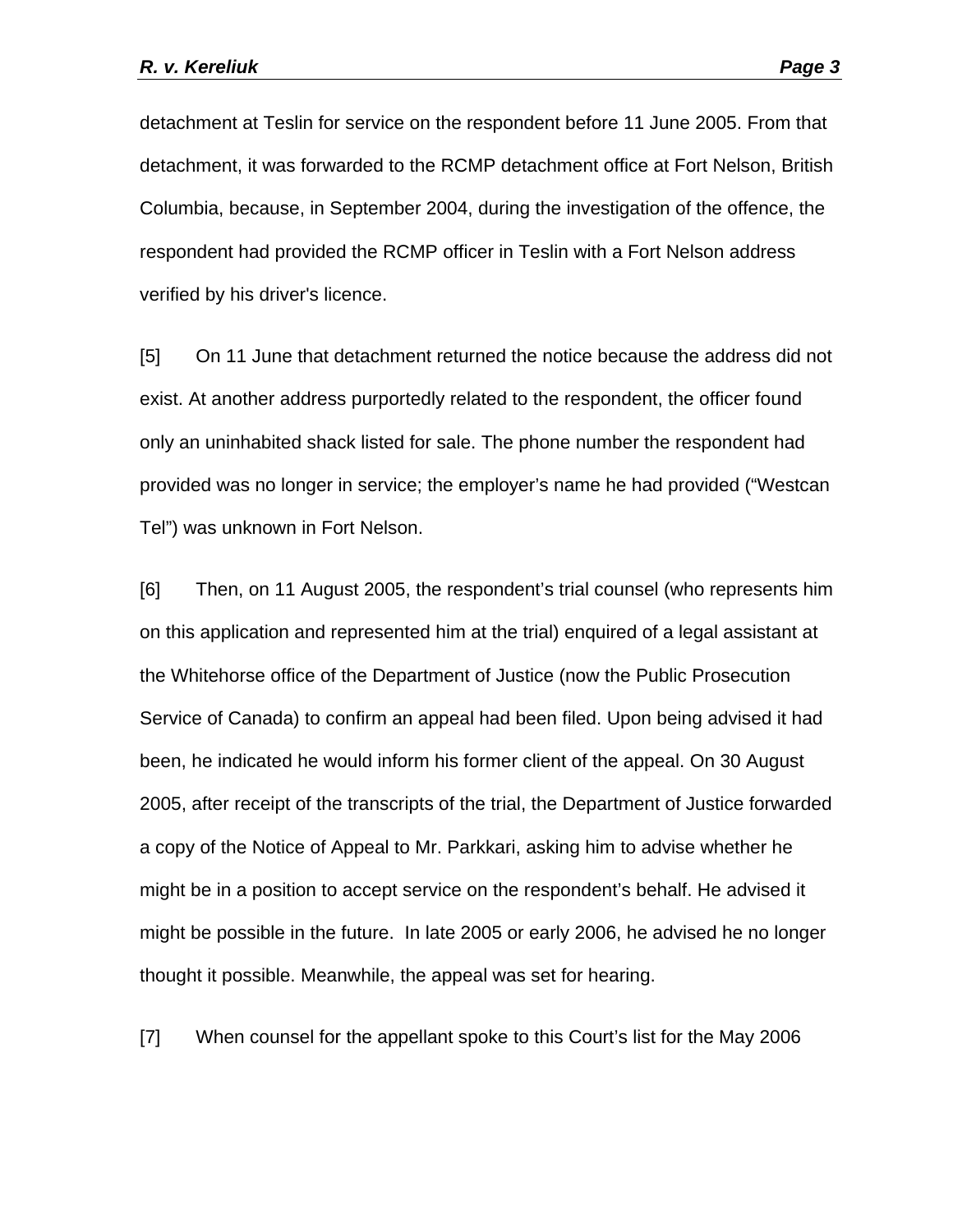sitting on 13 March 2006, in the context of seeking instructions for substitutional service or late service, the Clerk of the Court provided her with a possible phone number for the respondent, a number she had apparently received from Mr. Parkkari. The Fort Nelson Detachment of the RCMP served the respondent personally on 6 May 2006. On 15 June 2006, copies of the Appeal Book and Transcript were served on him. Courtesy copies were provided to Mr. Parkkari on 28 June 2006.

[8] In circumstances where the appellant relied on information provided to a member of the RCMP investigating a crime, and that information proved to be unreliable, if not false, the respondent cannot complain about some delay in service of a copy of the notice of appeal. Mr. Parkkari's phone call to the local office of the Department of Justice to confirm an appeal had been filed is evidence he knew (and thus that his client knew) the Crown was considering an appeal. After that conversation, it was not unreasonable for the Crown to assume Mr. Parkkari had advised the respondent of the filing of the notice of appeal and to await the receipt of transcripts before contacting Mr. Parkkari again, then to send a copy of the notice of appeal to him, with the prospect he would receive instructions to accept service. Nor am I persuaded there was any lack of diligence after the calling of the list.

[9] The unexplained apparent inactivity between Mr. McWhinnie's conversation with Mr. Parkkari and the calling of the list on 13 March 2006 is troubling, but